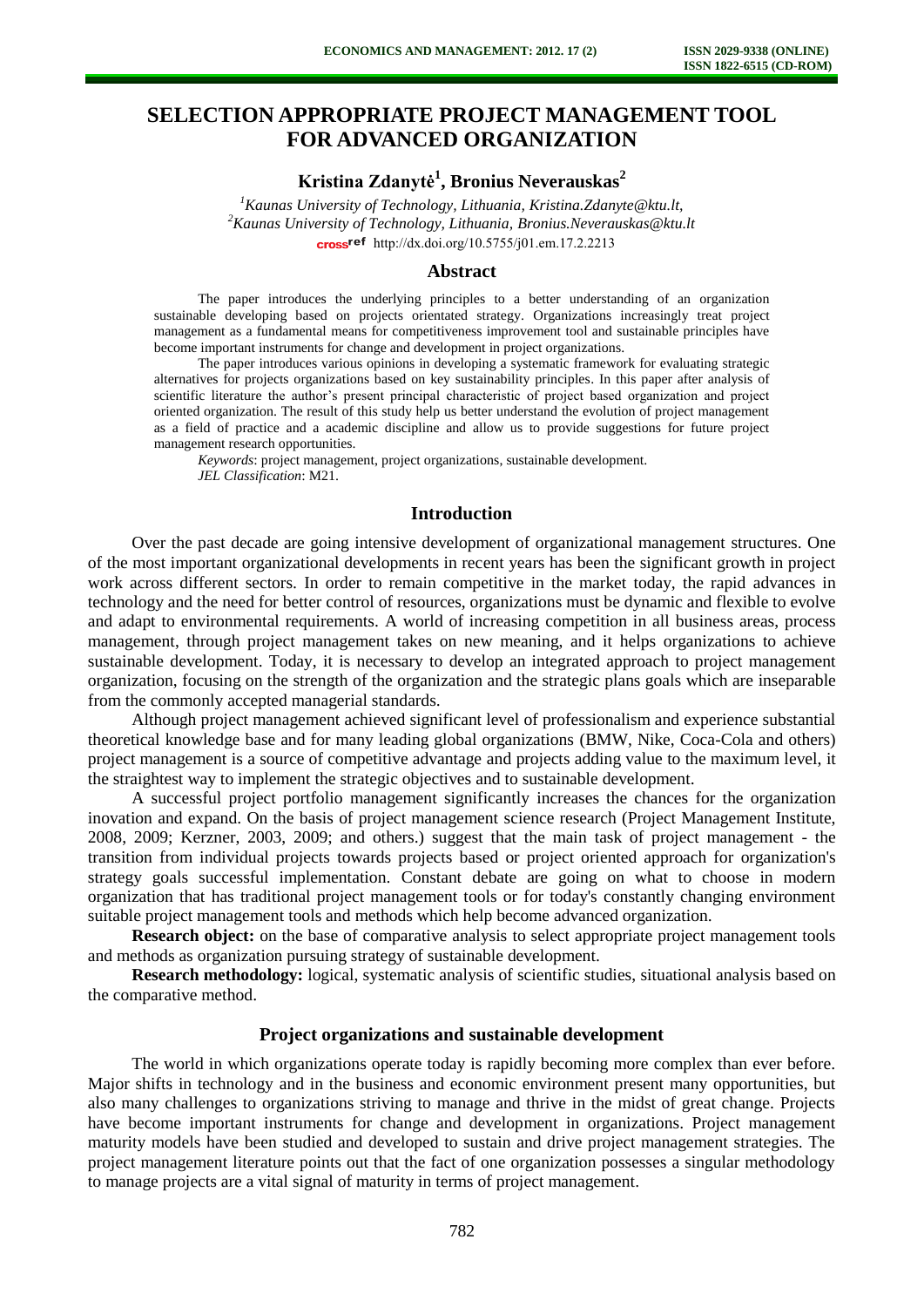The current changing society today in order to create and maintain a successful and secure organization's image is very important to strike a balance between the financial benefits of an organization, public welfare and environmental sustainability. These three development directions were identified in 1992 and was named sustainable development (SD) and defined as a major public long-term development strategy. More and more organizations are starting to pay attention to this concept because understood it as a strategic sustainable development benefits. Organization, which manages to successfully implement and a coherent action across all three spheres of sustainable development, assuring long-term benefits, business continuity, public support and recognition.

Ciegis (2004) argues that sustainable development principles of industrial activities is becoming an increasingly important factor in competitiveness, sustainable development opens up new business opportunities and profitable business for comprehensive and sustainable development is a necessary driving force.

Staniskis, Stasiskienė & Jach (2005) argues that sustainable development principles of industrial activities are becoming an increasingly important factor in improving the competitiveness. On the other hand, sustainable development opens up new business opportunities, for example, attitude of environmentally and socially acceptable processes and products and the related discovery of new markets.

There are currently over 100 definitions of sustainability and sustainable development, but most agree that the concept aims to satisfy social, environmental and economic goals. Sustainable development is a development that meets the current needs of the times with no danger for future generations to meet their own needs. Sustainable development should be considered as the three systems - ecological, economic and social - interaction. Different systems with different approaches, but all of them to harmonize very difficult task, since all three elements of sustainable development must be treated equally.



**Figure 1.** Interaction of SD principles and project objectives

New targets for projects were added to the common triple objective: cost, time and quality. Therefore, it is necessary to develop new techniques and tools that will allow environmental, social and economic obligations would be met (shown in 1 figure).

The overwhelming threat to development posed by climate change means that more and more emphasis is being placed on the need to integrate sustainability considerations into all areas of policy making, planning and development (Urwin and Jordan, 2008).

While Urwin and Jordan (2008) suggest that SD considerations need to be integrated into the deveploment of new policies across these scales, including project, local, regional and national levels, to date vertical integration between SD strategies has generally been weak and when it exists, predominantly accurs between national and local scales (Mascarenhas *et. al.,* 2010).

We hope that a project organization is sustainable when the project improves in all three sustainable development dimensions, i.e. environmental respect, social integration and social economy, maintaining, cost, time, quality and performance, at an acceptable range.

# **Project oriented organizations and Project based organizations**

In the scientific literature are discussing about project organizations from two basic perspectives: project oriented organization (POO) and project based organization (PBO).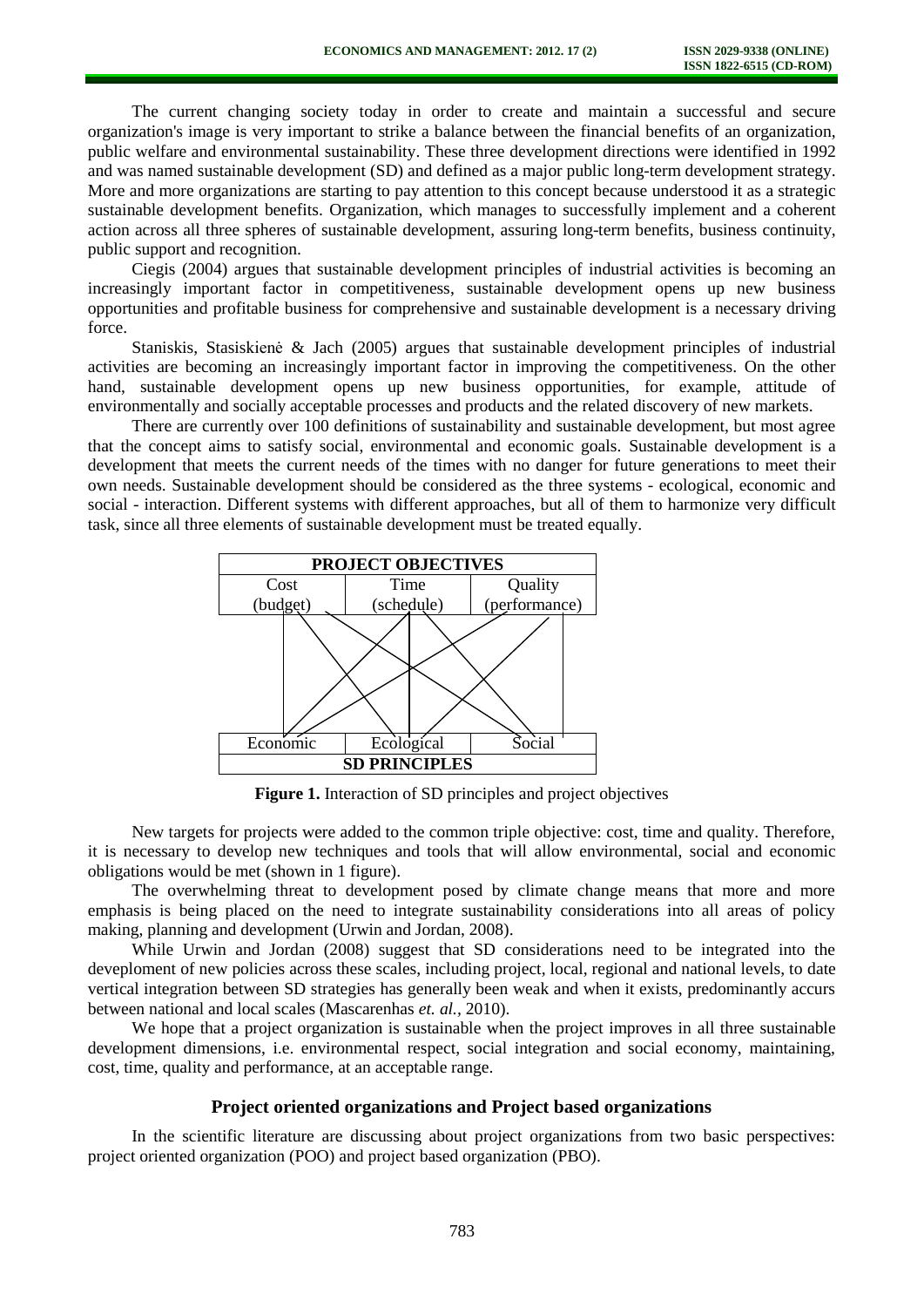Nowadays, most of the companies are using the project oriented approach to managing their organization. Companies that apply projects and programs and methodology to carry out their business processes can be identified as being project oriented company (POC) or project oriented organization (POO). Project oriented organization identified by Garies (2004), are the organizations which defines "Management by Projects" as an organizational strategy, manages a project portfolio of different project types, applies a "New Management Paradigm", has an explicit project management culture and perceives itself as being project-oriented. POO approach projects as a strategic option for the organizational design of the company whereas POC apart from using traditional approaches to project management use the concept of new management paradigm which includes empowerment of employees, process-orientation, team working in function organizations, continous organizational change, customer-orientated, and networking with clients and suppliers. In addition, POO is clasified in three main types of project management processes; which are project management processes, project product-related processes (e.g. engineering processes and manufacturing processes) and project business management processes (Artto, 2001).

The project-oriented organization is characterized by the existence of an explicit project management culture and by specific business processes. Project portfolio management processes in context to POO can be described as the assigment of projects, the project portfolio coordination and the networkingg betwween projects. Likewise, Huemann *et al*. (2007) mentioned human resource project-oriented companies that effects the way the organization acquires and use human resources. In project oriented organizations the portfolio management content identifies relevance to project objectives, management of knowledge, decision making, risks and opportunities under uncertainty situation which covers both project level and business level.

Project-based organization is the organization that carries out most of their activities in relatively short term and has a strong project management organizational culture. These organizations are formed to purse a specific project outcome and should posses all resources.

According to Whitley (2006) the project based firm (PBF) becomes project specific legal and financial entity, and is often dissolved upon successful completion of project goals. Due to specific characteristics of the project-based organization, it is particularly suitable for those industries or organizations with numerous flexible tasks and those facing a fast changing environment, such as high-technology firms and service providing firms which undertakes knowledge-intensive projects.

Lindkvist (2004) recognized PBO places an emphasis on project base activities of structural characteristics, for example high levels of decentralization, autonomous project teams and their temporal characteristics, dynamics and their inter organizational nature. The characteristics of project-based organization are decentralization, short-term emphasis on project performance and distributed work practices. These features are essentials to organization initiative for interpreting, and modification (Bresnen *et. al*., 2004). The scientific literature demonstrated that project-based organizations create their own processes and methods in order to solve particular problems by combining knowledge with management best practices. Key approaches for project-based organizations are related to the areas of project problems, potential solution, project goal, geographical boundary, facilitate reuse of the intellectual capital which has been created for one project and to use them for other projects.

|               | <b>Project oriented organization (POO)</b>                | <b>Project based organization (PBO)</b> |                                                                   |  |
|---------------|-----------------------------------------------------------|-----------------------------------------|-------------------------------------------------------------------|--|
| characterized | existence of an explicit project<br>management culture    | characterized                           | a flat and strong project<br>management organizational<br>culture |  |
|               | manages a project portfolio of<br>different project types |                                         | short-term emphasis on project<br>performance                     |  |
|               | networking between projects                               |                                         | autonomous project teams                                          |  |
|               | specific business processes                               |                                         | decentralization                                                  |  |

|  |  | Table 1. Project oriented and project based organizations characterizes |  |
|--|--|-------------------------------------------------------------------------|--|
|  |  |                                                                         |  |

It shoul be noted that the knowledge, capabilities and resources of the project based organizations are built up through the execution of major projects.In project oriented organizations all managerial processes and organization learning includes on all of ongoing projects. However, it is necessary to understand how these project organizations implement their corporate goals and objectives through project, program and portfolios.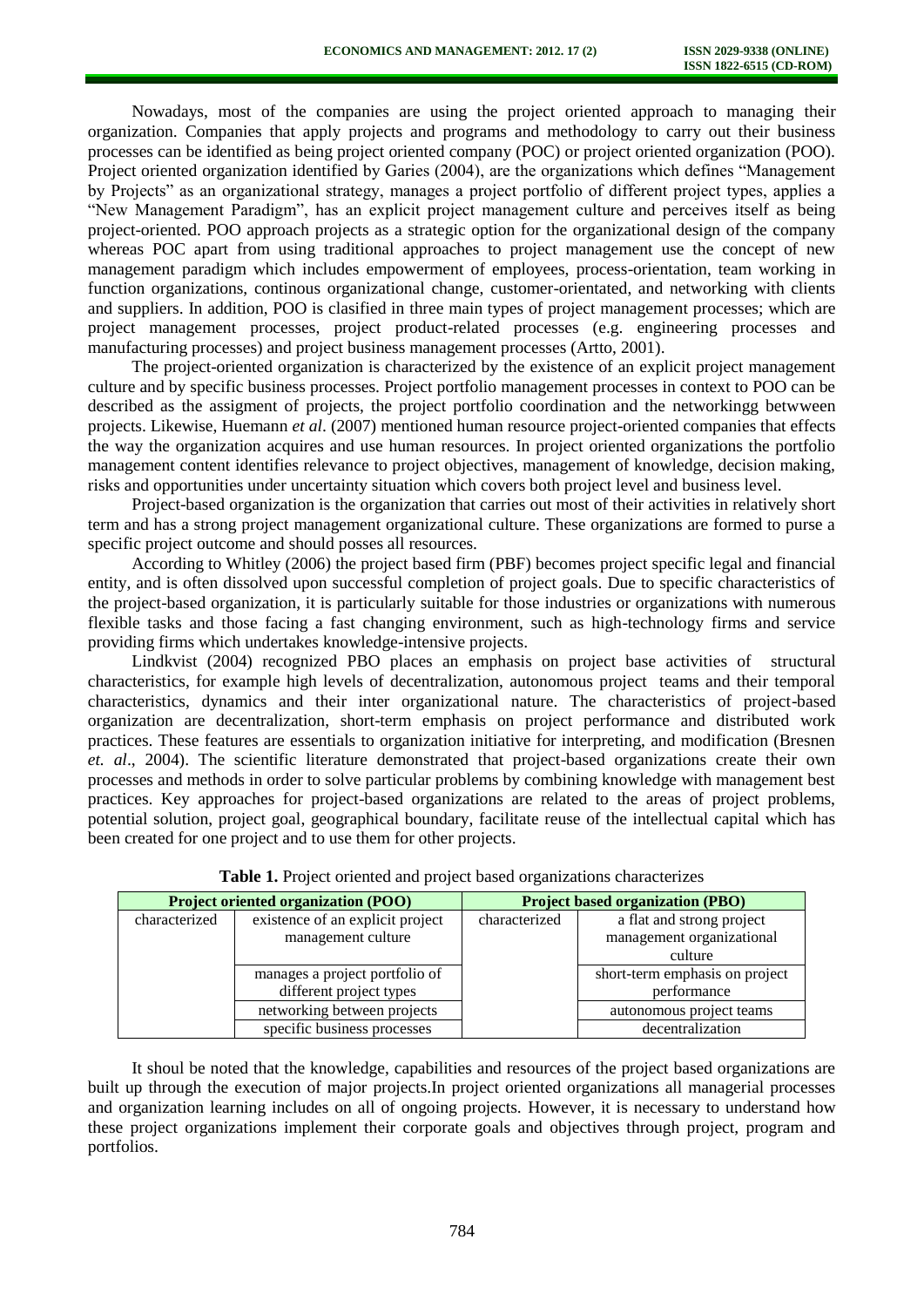## **Challenges with operationalising sustainability through projects**

With reference to different types of business, sustainability is about achieving a win-win outcome for contributing to the improved environment and the advanced society, and at the same time for gaining competitive advantages and economic benefits for varous types of project companies.

Based on (Bell & Morse, 2005, Shen *et.al,* 2009, Fernandez-Sanchez & Rodriguez-Lopez, 2010, Morrissey *et.al,* 2012) introduce various opinions in developing a systematic framework for evaluating strategic alternatives for major companies projects, based on key sustainability principles.

Morrissey and others authors (2012) reported focuses on investigating a framework for assessing the impact of infrastructure projects at the early stages in the project life cycle. The key underlying aim is to address the implementation gap that exists concerning the translation of sustainability principles into development practice for large-scale development projects. The framework is anchored in established Strategic Environmental Assessment (SEA) theory and practice and applies the concept of assessment 'tiering' to develop a 'basket of indicators' to provide broad ranging project appraisal. The SPA framework represents a best-practice approach to the appraisal of large infrastructure and provides a measure of guidance on this issue. The proposed conceptual framework addresses the multidimensional nature of the SD paradigm, while targeting information at various strategic levels of a given development.

As discussed by Shen *et.al*. (2010), was major challenges of conducting project feasibility study to the sustainable construction practice. This highlights the urgent need for shifting the traditional approach of project feasibility study to a new approach for embracing the principles of sustainable development. The following highlights necessary actions required for different levels of project participants to ensure sustainable construction practice be implemented: government, clients, architects and engineering consultants, contractors and suppliers. The government should guide with policies, laws and regulations, and balance the interests among economic, social and environmental stakeholders through awards and punishment. If owners consider and require construction project works from a perspective of sustainable development, the real driving force can be gained to achieve better sustainability. Designers and engineering consultants should be equipped with the knowledge of sustainable construction principles, and they should have the know-how of practicing these principles in their professional activities. As contractors and suppliers are knowledgeable of construction process and characteristics of various building materials and plants their roles in contributing to better project sustainability are significant.

The authors Bell & Morse (2005) have much expierence of working in a variety of development projects. It providing the latter understanbly want the most impact for the resources allocated, and as a result there has been an increase in the use of tools such as the logical framework (Logframe) to help set clearly defined goals and means of assessing whether they have been reached. It is suggested that one way around this is to frame the project within a form of the Kolb Learning Cycle heuristic, and to build this in as part of the project planning process. However, in order to succeed it is necessary to work within the tools (such as the Logframe) so beloved by those providing the project resources rather than try to supplant them. It is suggested that such learning, therapy and reflective practice should be a valid output of the sustainable development project.

Fernandez-Sanchez & Rodriguez-Lopez (2010) analyzed the problems posed by the countless sustainability indicators sets and the need to establish a method to identify and select an indicator set which includes every participant involved in the life cycle of a project, to find a proper balance between all actors. They analyzed of the different standards for risk management and opportunities about sustainability in the construction industry and standards for risk management, they tried to evaluate the possible viability of applying the existing risk management techniques to the identification of sustainability indicators. In the studied case the methodology based on the standard framework ISO-21929-1 and at operational level using risk management techniques was applied to linear infrastructure projects in Spain. To find the common goal of sustainability, moreover, applicable legislation to each case, the methodology can obtain, the implementation of national conditions related to experience and existing laws in the country.

#### **Conclusions**

Nowadays, most of the companies are using the project oriented approach to managing their organization. Companies that apply projects and programs and methodology to carry out their business processes can be identified as being project oriented company (POC) or project oriented organization (POO).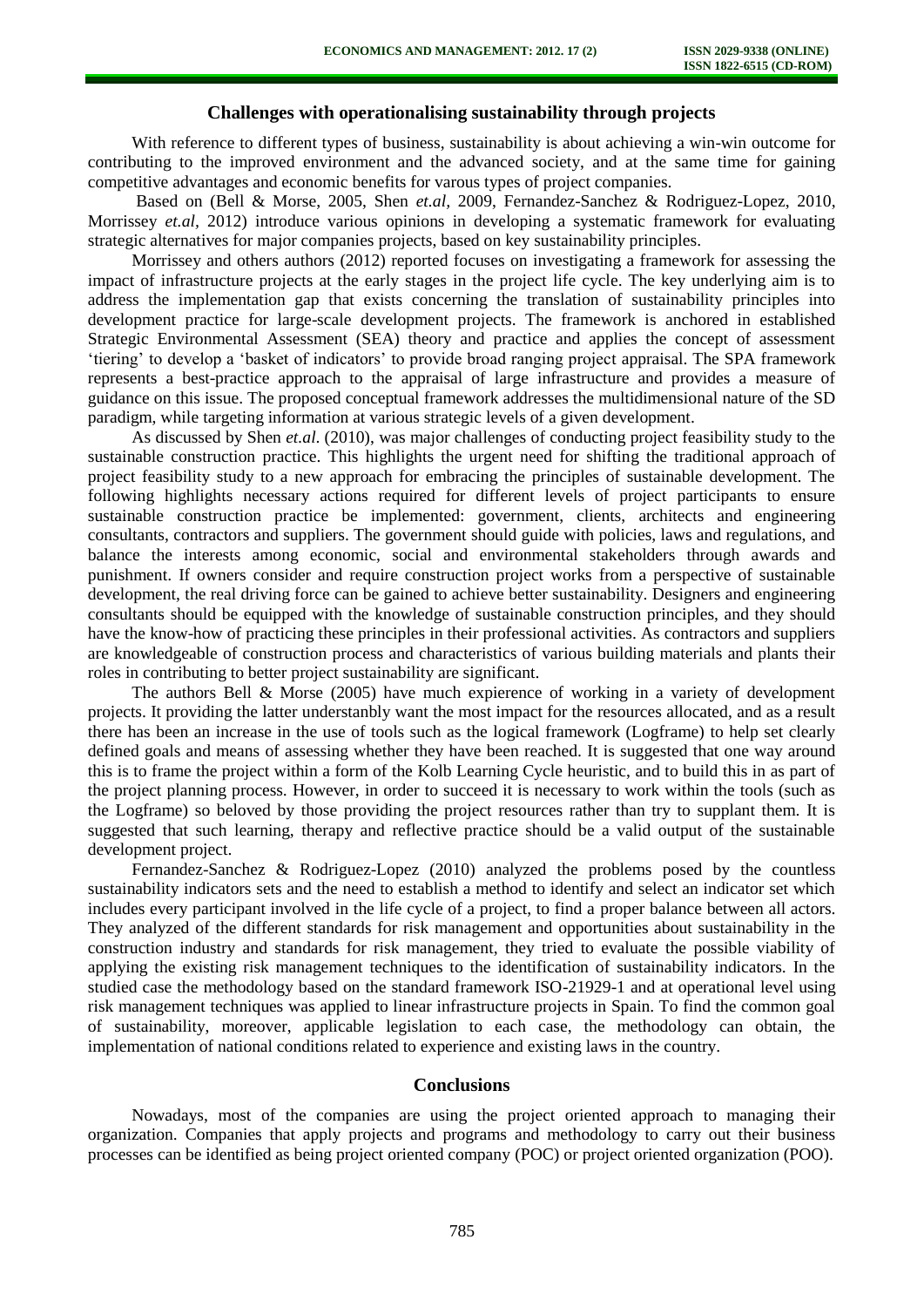Sustainability assessment is being increasingly viewed as an important tool to aid in the shift towards sustainability, particularly as a decision-making tool to anticipate implications of proposed actions (policies, plans, programmes or projects) (Pope *et. al*., 2004).

Considering the review of scientific literature, sustainability is about achieving a win-win outcome for contributing to the improved environment and the advanced society, and at the same time for gaining competitive advantages and economic benefits for various types of project organizations.

The proposed methodology, based on standard framework ISO-21929-1 and at an operational level using risk management techniques, is strong enough to achieve our objectives. The proposed methodology constitutes a first approach towards standardization for sustainability indicators identification and selection in construction projects. Obtaining the information by consulting the different stakeholders achieves a certain consensus to find the common goal of sustainability (Fernandez-Sanchez & Rodriguez-Lopez, 2010).

In the view of the authors, Bell & Morse, 2005 it is suggested that one way around this is to frame the project within a form of the Kolb Learning Cycle heuristic, and to build this in as part of the project planning process. However, in order to succeed it is necessary to work within the tools so beloved by those providing the project resources rather than try to supplant them.

The study demonstrated that there is a need for shifting the traditional approach of project feasibility study to a new approach for embracing the principles of sustainable development. The results also indicated that more economic factors are considered than those social and environmental attributes (Shen *et.al,* 2010).

The authors Morrissey and others (2012) in article summarized that the framework allows for assessment of sustainable design, construction and planning considerations across both mitigation and adaptation dimensions. Conceptually, the proposed SPA framework advances the theory and application of SEA as a tool for large infrastructure appraisal.

The growing number of sustainability related methods, tools and concepts has led to a new chalenge, therefore: to explaine how they relate to each other and, when each should be used when planning for sustainability, and what exactly they provide to decision-makers (Hallstedt *et. al.,* 2010).

The paper contributes to a better understanding of an organization sustainable developing based on projects orientated strategy. Today project management around the world becomes the established methodology for project activities. Project organizations are using different techniques and methods, tools and principles which can achieve the highest level of quality, save resources and time, reduce risk and improve the quality of products under development and service reliability. This article has examined the design principles of organizations sustainable development application and its relationship to the traditional project management. Considering the issue of the paper became clear that the organization focused on strategic goals in our constantly changing conditions must be focus on choosing appropriate project management tools which help become advanced organization.

#### **References**

- 1. Artto, K.A., (2001). Management of Project-oriented Organization Conceptual analysis. In K.A. Arrto, M. Martinsuo & T. Aalto (Eds.), Project Portfolio Management: Strategic Management through projects. (pp. 5-22). Project Management Association Finland.
- 2. Bell, S. & Morse, S. (2005). Delivering sustainability therapy in sustainable development projects. Journal of Environmental Management, 75, 37-51.
- 3. Bresnen, M., Goussevskaia, A. & Swan, J. (2004). Embedding new management knowledge in project-based organization. Organization studies. SAGE Publications, 25(9), 1535-1555.
- 4. Ciegis, R. (2004). Economy and Environment: Sustainable Development Management. Kaunas: VDU leidykla.
- 5. Fernandez-Sanchez, G. & Rodriguez-Lopez, F. (2010). A methodology to identify sustainability indicators in construction project management – Application to infrastructure projects in Spain. *Ecological Indicators*, 10, 1193- 1201.
- 6. Gareis, R. (2004). Management of the project-oriente company. Wiley guide to managing projects*.* (pp. 124-143). New York: Wiley&Sons, Hoboken.
- 7. Hallstedt, S., Ny, H., Robert K-H. & Broman, G. (2010). An approach to assessing sustainability integration in strategic decision systems for product development. Journal of Cleaner Production, 18, 703-712.
- 8. Huemann, M., Keegan, A. & Turner, J.R. (2007). Human resource management in the project-oriented company: a review. International Journal of Project Management, 25(3), 315-323.
- 9. Kerzner, H. (2003). Strategic Planning for Projects Management Using a Project Management Maturity Model (pp. 170 – 174). Moscow: Company Aiti.